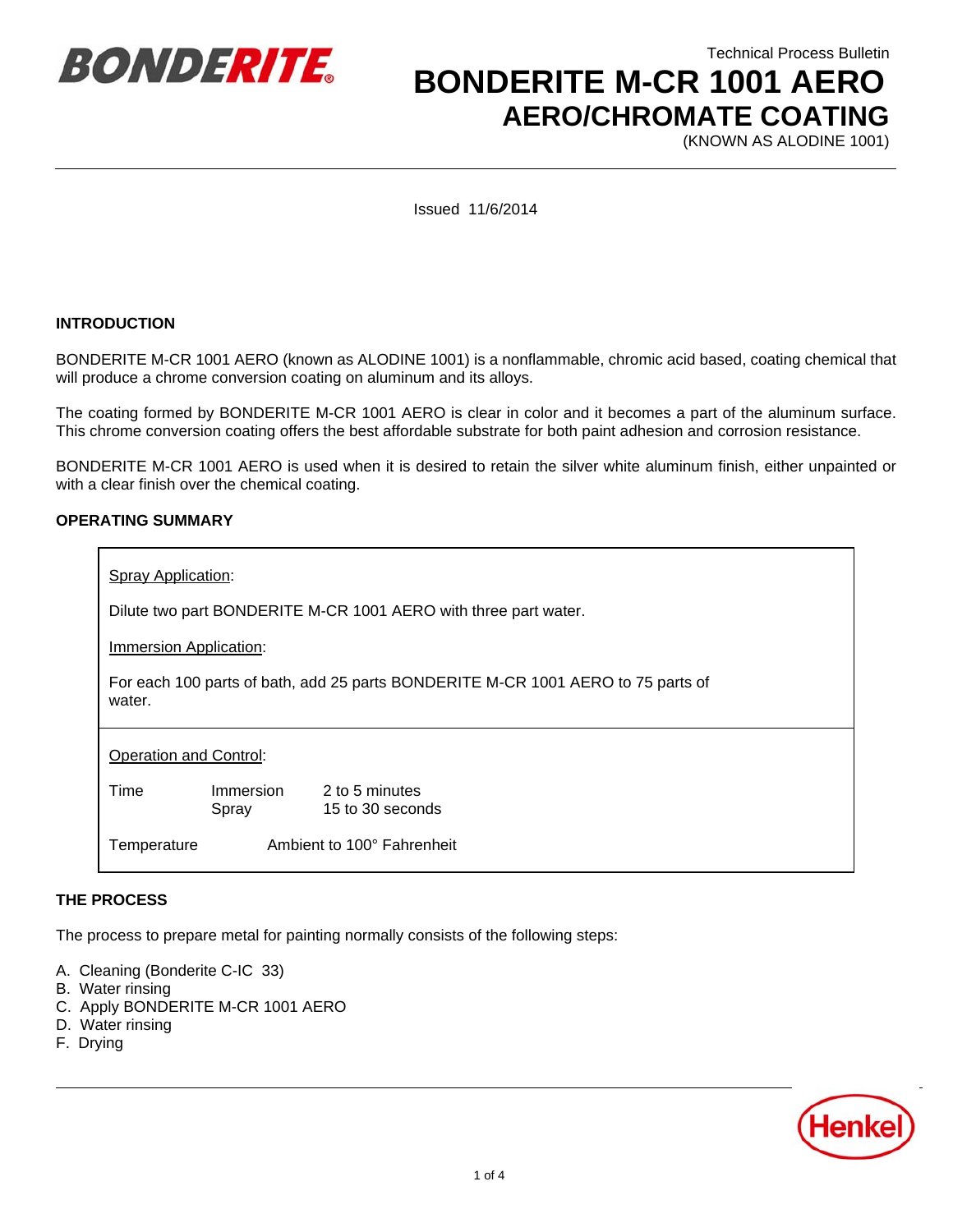

Technical Process Bulletin

# **BONDERITE M-CR 1001 AERO AERO/CHROMATE COATING**

(KNOWN AS ALODINE 1001)

The process for polished aluminum where a minimal metal etch is desired normally consists of the following steps:

- A. Cleaning (Bonderite C-IC 79)
- B. Water rinsing
- C. Apply BONDERITE M-CR 1001 AERO
- D. Water rinsing
- F. Drying

The work, after processing and drying, is ready to be painted.

# **MATERIALS**

BONDERITE M-CR 1001 AERO BONDERITE C-IC 33 (known as TURCO ALUMIPREP 33), or BONDERITE C-IC 79 (known as METALPREP 79)

# **EQUIPMENT**

Acid resisting (rubber, stainless steel or plastic) buckets, troughs or other suitable containers should be used to hold the BONDERITE M-CR 1001 AERO or diluted BONDERITE M-CR 1001 AERO solution. Steel and galvanized containers should not be used. If production conditions warrant, troughs may be installed to collect the BONDERITE M-CR 1001 AERO coating chemical run-off for reuse.

Long handled, window type brushes, clean cloths or synthetic sponges may be used to brush on the BONDERITE M-CR 1001 AERO.

# **SURFACE PREPARATION**

Cleaning:

BONDERITE C-IC 33 or BONDERITE C-IC 79 are recommended for cleaning.

BONDERITE C-IC 33 is a phosphoric acid based cleaner which produces a chemically clean and corrosion free aluminum surface. Instructions for use of BONDERITE C-IC 33 are found in Technical Process Bulletin.

BONDERITE C-IC 79 is a multi-purpose phosphoric acid based cleaner, for most metals, which leaves the surface chemically clean and corrosion free. Instructions for use of BONDERITE C-IC 79 are found in Technical Process Bulletin.

Water Rinsing:

After cleaning, the metal must be thoroughly rinsed with water. Inadequate rinsing may contaminate an BONDERITE M-CR 1001 AERO immersion bath or result in a surface condition which may cause corrosion of the finished part.

# **APPLYING BONDERITE M-CR 1001 AERO**

Buildup:

For spray application, BONDERITE M-CR 1001 AERO is two part with three part water.

For immersion application, BONDERITE M-CR 1001 AERO is diluted by mixing 25 parts of BONDERITE M-CR 1001 AERO and 75 parts of water for each 100 parts of bath volume required.

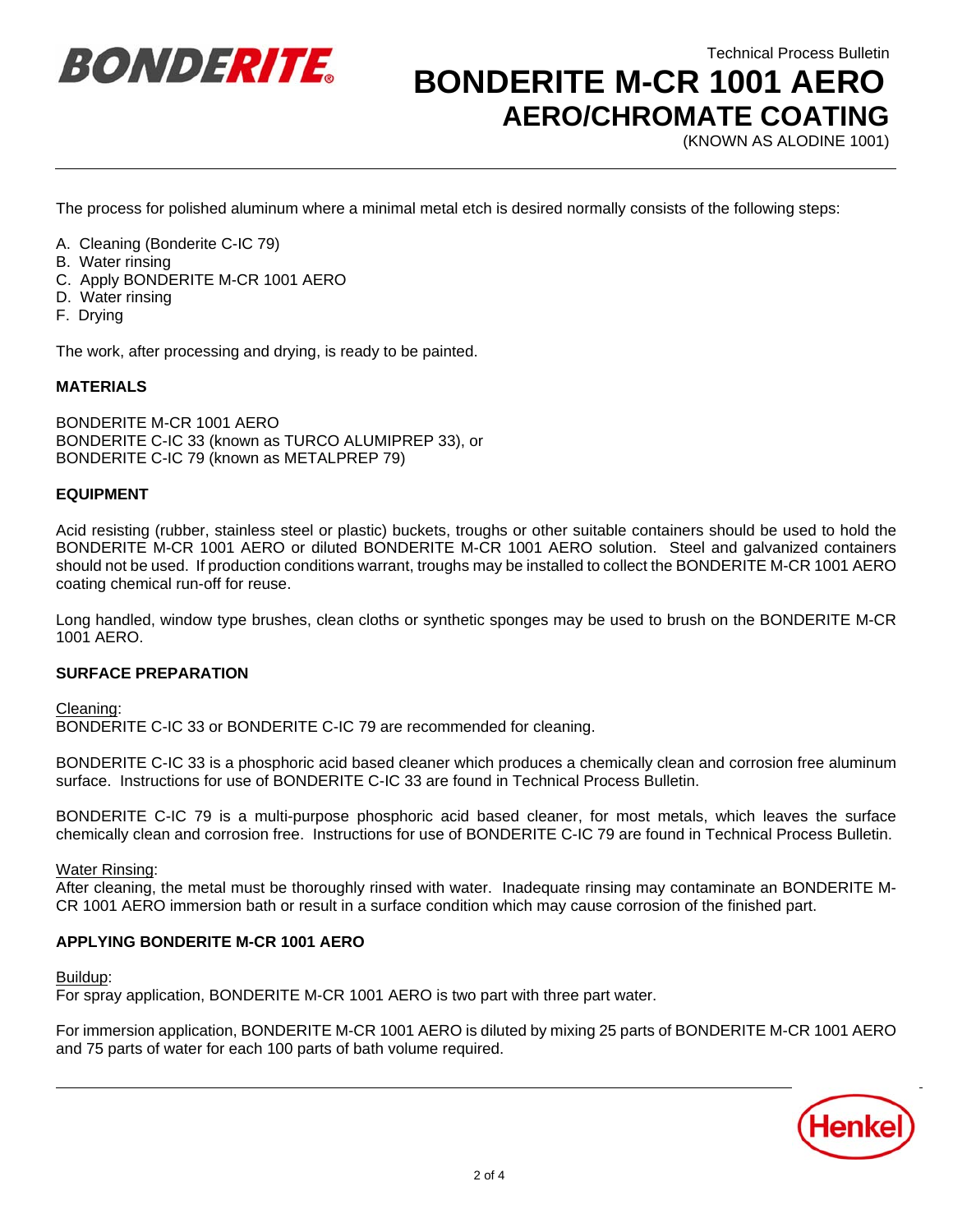

Technical Process Bulletin  **BONDERITE M-CR 1001 AERO AERO/CHROMATE COATING**

(KNOWN AS ALODINE 1001)

NOTE: Operators should be equipped with rubber gloves, aprons and goggles to avoid contact with the solution. Adequate ventilation should be provided.

#### Operation:

Time: 2 minutes to 5 minutes. Temperature: room temperature to 100° Fahrenheit.

BONDERITE M-CR 1001 AERO coating chemical should not be allowed to dry on the metal surface. With spray application the surface should be rewet with fresh BONDERITE M-CR 1001 AERO several times during the treatment time. If drying does occur, rewet with BONDERITE M-CR 1001 AERO coating solution prior to water rinsing.

Selecting the size of the area to be treated at one time depends on the method of application, condition of the metal surface, method in which the surface was cleaned, temperature and part configuration.

Powdering of a chrome conversion coating can result from poor cleaning, drying, over reacting, or for other reasons. Powder can affect paint adhesion. Gently wipe and remove the powder, without abrading the chemical coating, with a dry, clean rag after the work has dried. Caution should be taken not to redeposit oils, lint or other soils back on the aluminum surface.

# **TESTING AND CONTROL**

# **BONDERITE Titration:**

Pour a 50 ml sample of the BONDERITE M-CR 1001 AERO bath into an iodimetric flask and dilute with water to approximately 100 ml. Add approximately 1 gram (1/2 teaspoon) of Reagent 2 and agitate the solution until the solid material is completely dissolved. Add approximately 10 ml of Reagent Solution 49 in 5 ml increments to the lip of the flask, raising the stopper slightly after each addition to allow the acid to run into the flask. Rinse the lip several times with water and replace the stopper.

Allow the sample to settle for approximately one minute, titrate with Titrating Solution 104 until a **straw** color is obtained. Add several milliliters of Indicator Solution 10 to the sample. The solution should turn blue-black. Continue to titrate with Titrating Solution 104 until the **blue-black** color disappears.

Record the number of milliliters of Titrating Solution 104 as the BONDERITE titration. BONDERITE M-CR 1001 AERO titration range to be between 17 and 18 ml.

# **AFTER TREATMENT**

#### Water Rinsing:

A thorough rinse with clean water is necessary to remove residual BONDERITE M-CR 1001 AERO coating chemical salts from the metal surface. Blistering and corrosion problems under paint are often the results of poor rinsing. Chemical salts trapped under a paint film will eventually result in blistering or corrosion problems.

#### Drying:

As an aid to drying, heating the treated part, blowing off with clean, dry, filtered, forced air or gently wiping with a dry, clean rag will lessen the time required. Do not allow the aluminum metal temperature to exceed 140 Fahrenheit.

Paint soon after the work is dry in order to prevent soils or oxidation from recontaminating the prepared metal surface.